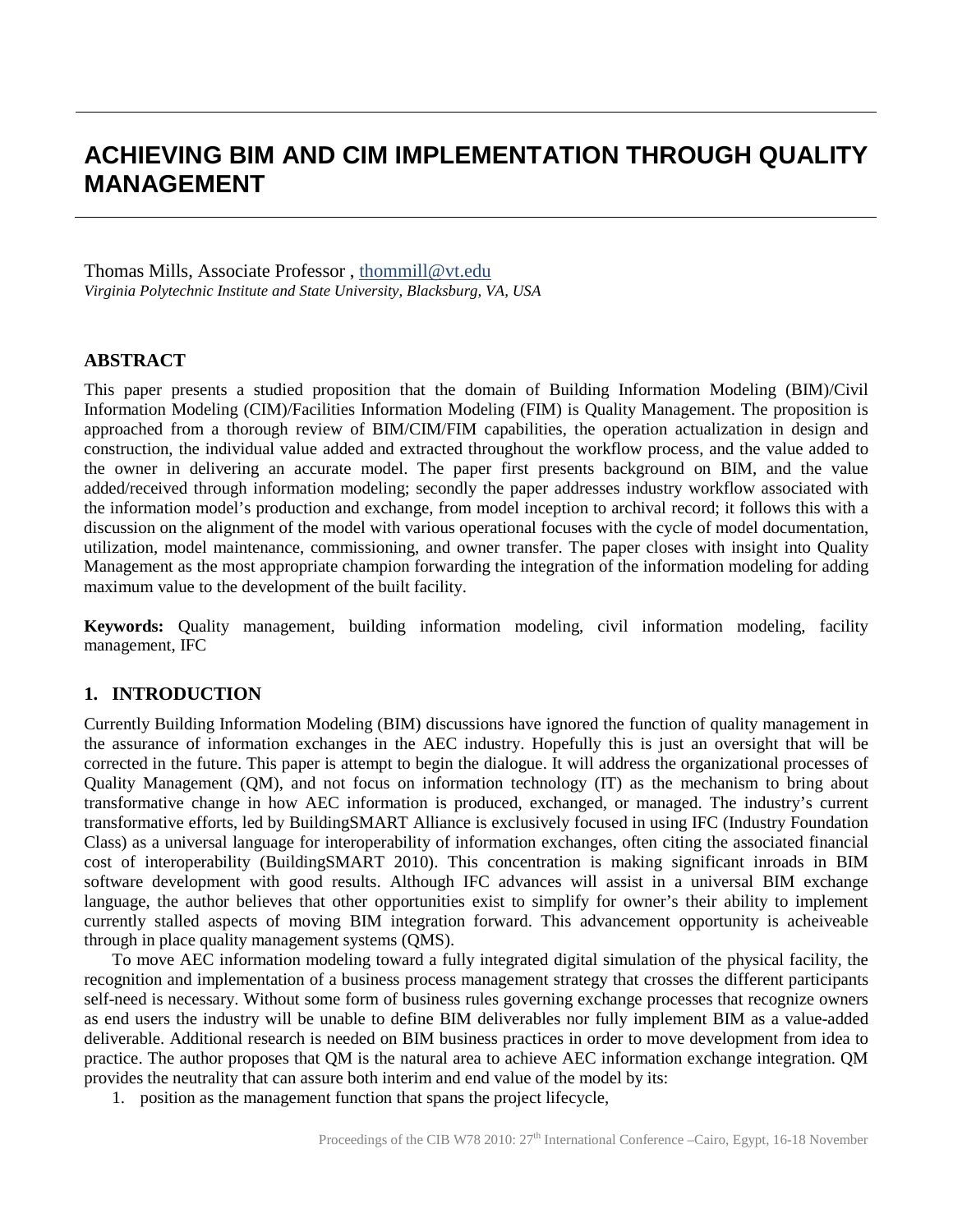- 2. established procedural focus on documenting and certifying the inclusion of project information inputs including process/product compliance,
- 3. capacity to address model integrity,
- 4. longstanding responsibility for delivering closeout documentation.

Without the infusion of QM to guide model development the resultant product becomes garbage in garbage out, the ultimate in unreliability.

## **2. BROAD BIM**

The basic information needed to build a facility are drawings and specifications. All proposed facilities require these documents to produce the facility as required by the owner's needs. Drawings are currently produced in 2D and 3D with 2D drawings the ultimate issued for construction documentation, referred to by some as IFC's, not to be confused with Industry Foundation Class (IFC). As a designer intent on delivering issued for construction drawings to support construction the temptation and practicality is to take IFC modeling shortcuts (e.g., using a concrete floor slab object as a roof slab object) is apparent. With 2D paper drawings as final document (graphical model) output goal, design shortcuts coupled with no final BIM deliverable requirement a significant impact on the quality and accuracy of BIM documentation occurs.

Although BIM is well into its third decade of existence (similar to CAD's lifespan) it still struggles for an identity. Among the many industry descriptors of BIM are that it is a 3D visual model, a space validation tool, or a coordination medium for objects or project participants. There is an obvious BIM identity crisis in the industry. The Associated General Contractors of America (AGC) defines BIM's as *'data-rich, object-oriented, intelligent and parametric digital representation of the facility, from which views and data appropriate to various users' needs can be extracted and analyzed to generate information that can be used to make decisions and improve the process of delivering the facility,*'(Ernstrom and et al. 2006) while Eastman et al. (2008) define BIM as *'a modeling technology and associated set of processes to produce, communicate, and analyze building models…'* The AGC seems limited by its reference to facility delivery when project lifecycle is central to client (owner) benefits. A better and more arching definition is available from the National Institute of Building Sciences (NIBS): *'A Building Information Model (BIM) is a digital representation of physical and functional characteristics of a facility. As such it serves as a shared knowledge resource for information about a facility forming a reliable basis for decisions during its lifecycle from inception onward* (Smith and Edgar 2008).

Suffice to say there are wide ranging definitions of BIM. At present some of these seem short-sighted in the strength and breadth of extending the BIM concept beyond buildings to encompass modeling information applicable to the larger spectrum of built facilities, including civil infrastructure work. The author agrees with Laiserin's (2007) BIM definition that broadly states *'BIM is a process of representation, which creates and maintains multidimensional, data-rich views throughout a project lifecycle to support communication…, collaboration…, simulation…, and optimization….*' Laiserin continues that BIM is a focus on processes independent of software or databases and as a business process extends beyond buildings. It is evident that BIM's strength and value come from its diverse capabilities and value added by the different participants expertise at different stages throughout a facility's lifecycle. In the end the real driver for extracting maximum value from BIM processes will be owners and operators. At present there is little understanding by owner's and operator's on what can be delivered, how it can be delivered, and what it will cost in return. Therefore BIM lacks a clear mandate for a full range implementation. It is the author's belief that the domain of quality management is the area of concentration that offers owners a natural path to move BIM toward greater returns while maximizing participant value. In the AEC industry the sole value of information exchange is to build and operate a facility, be it a building, bridge, road, or utility infrastructure. There is no value added until the facility is built and occupied.

## **3. WHAT'S BEYOND BIM**

First evidenced in the early 1980's as Building Product Models and coined as Building Modeling in 1986 the term Building Information Modeling was introduced in 1992 by van Nederveen and Tolman (Eastman et al. 2008). With the exception of ArchiCAD's parametric modeler known as Virtual Construction it wasn't until early in the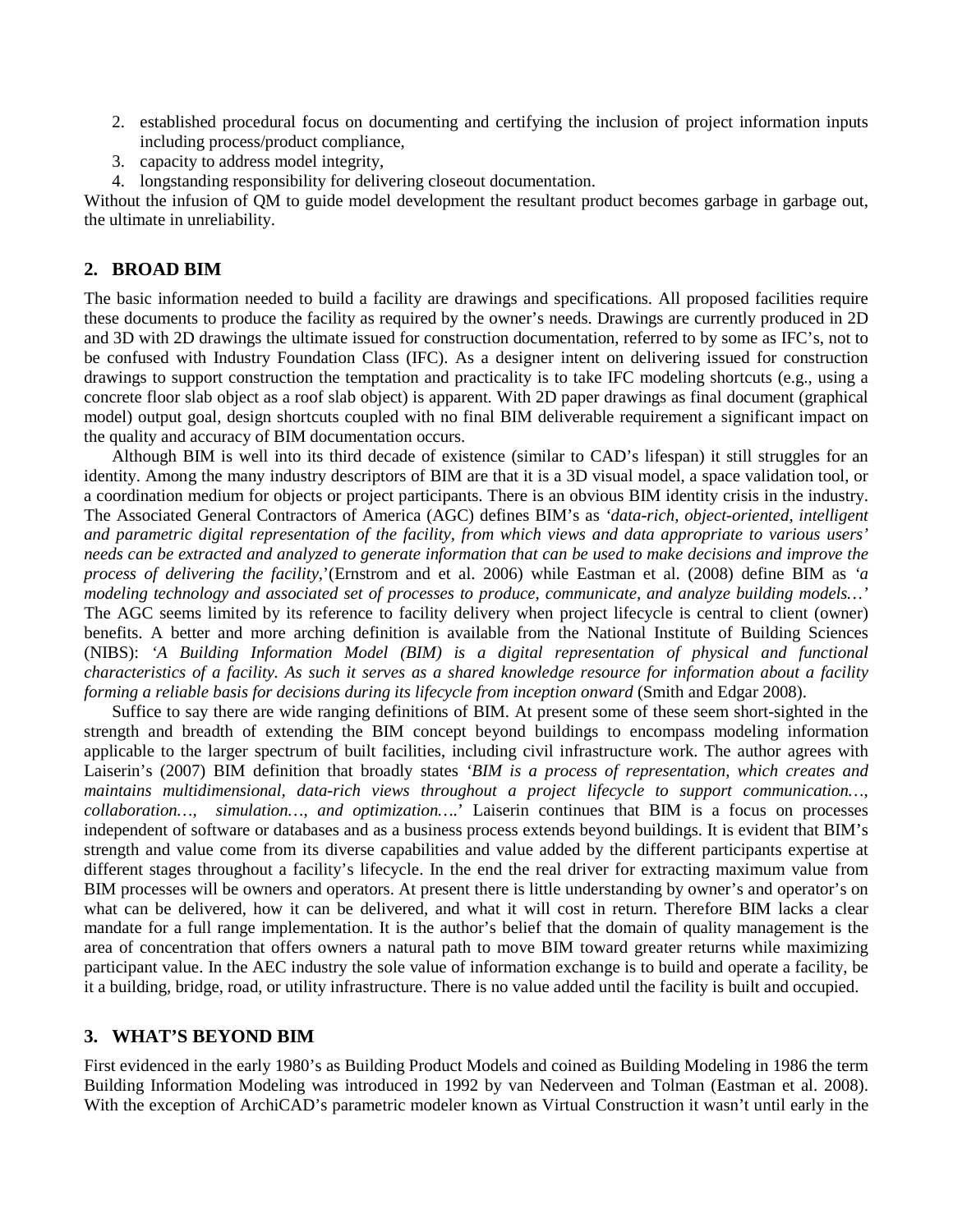2000's that BIM became a commercially viable application. Since Autodesk's 2002 purchase of a BIM software application known as Revit, 2-D CAD (Computer-Aided Design) usage has declined and BIM sales have soared. In the past decade BIM has become the de facto replacement for CAD. A report by McGraw Hill Construction (2008) states that over 50% of the AEC industry BIM users employ BIM at moderate to high levels with rapid increases expected through the next few years. This rapid growth is also noted by Dennis Neely, a writer for Reed Construction Data, who forecasts that based on the speed of BIM adoption that within two years (2012) approximately 95% of the architects and 50% of constructors will be using BIM. (Neeley 2010). It is evident from this rapid adoption that BIM's value is actual, not perceived.

A overview of the literature confirms that value is variable based on the project participant and software capabilities. Neither owner nor architectural designer need concrete lift drawings to process the design, nor does a constructor need egress calculations to build the facility. At present, the expansive growth of BIM is characterized by the individual value that each participant can extract from the model during their involvement. Much like the past, individual participants are creating their own models to maximize their own needs. As owners have involvement throughout the entire process they stand to benefit the most, at project turnover, by maximizing the quality of information integration within a unified model. An operational realization of individual participant benefits versus owner needs is crucial to advancing BIM in the industry. Staring in fiscal year 2006 the US General Services Administration (GSA) stipulated that it would require the use of BIM as part of the AEC industry's work proposals. As the largest landlord in the US this effort was primarily aimed at achieving accurate spatial program verifications. Due to the magnitude of impact this decision had on the AEC industry it is a milestone in the evolutionary life of BIM. It is undeniable that owners will benefit the most from a full implementation of information modeling. What is at question is how will owners be able to stipulate the value they need and at the same time not overburden other AEC participants with mundane data capture and allow the opportunity for others to extract maximum value as the information model transits a facility's lifecycle.

One natural extension of BIM is Civil Information Modeling (CIM) and although unknowingly practiced by many it does not have the recognition that BIM enjoys. CIM can be characterized in the same manner as Eastman or Laiserin characterizes BIM, it is a modeling technology and associated set of processes to produce, communicate, collaborate, analyze, and optimize facility models. Bridge Information Modeling (BrIM) (Bentley 2007), Road Information Modeling (RIM), and Infrastructure Modeling (IM) offer the same if not greater valueadded opportunities to the AEC/O community through a broader Facilities Information Management Modeling (FIMM) capacity, by creating Facility Information Models (FIM). As an example, CIM has the capability of allowing transportation designers to prepare visualizations for citizen groups while being able to compare design alternatives for vehicle passing sightlines, headlight distances, and minimum turning radius, etc. by comparing to established American Association of State Highway and Traffic Officials (AASHTO) rule tables. A form of automated design compliance checking. Grading cut and fill calculations along road alignments can be quantified and optimized, modeling is excellent at quantifying. Additionally, horizontal and vertical controls are able to be passed to/from automated machine controlled equipment allowing automated real-time as-built documentation wirelessly relayed and archived to a land based server. Water, storm drain, sewer, communications cabling, and other utility routings can be integrated into design constructability reviews and simulated for construction sequencing, scheduling, and collision avoidance through CIM. For further information the US Army Corps of Engineers (USACE) proposed strategy to implement CIM see their CIM roadmap (Brucker et al. 2006).

The success of accurate information exchanges is based on the accuracy of the information resident within the model. The reliability of an accurate model can only be assured through the implementation and maintenance of a consistently applied Quality Management System (QMS) aimed at developing value-added content for downstream participant use. A mandated QMS beginning at project inception and carried through to project turnover can assure the beneficial reliability and maximize usable value of facility information modeling, whether it's called BIM, CIM, or FIM.

## **4. VALUE ADDED MODELING**

The project lifecycle extends from project vision through to end-of-life facility decisions, including rehabilitation, renovations, or deconstruction. Over this lifecycle facility owners are tasked with the project management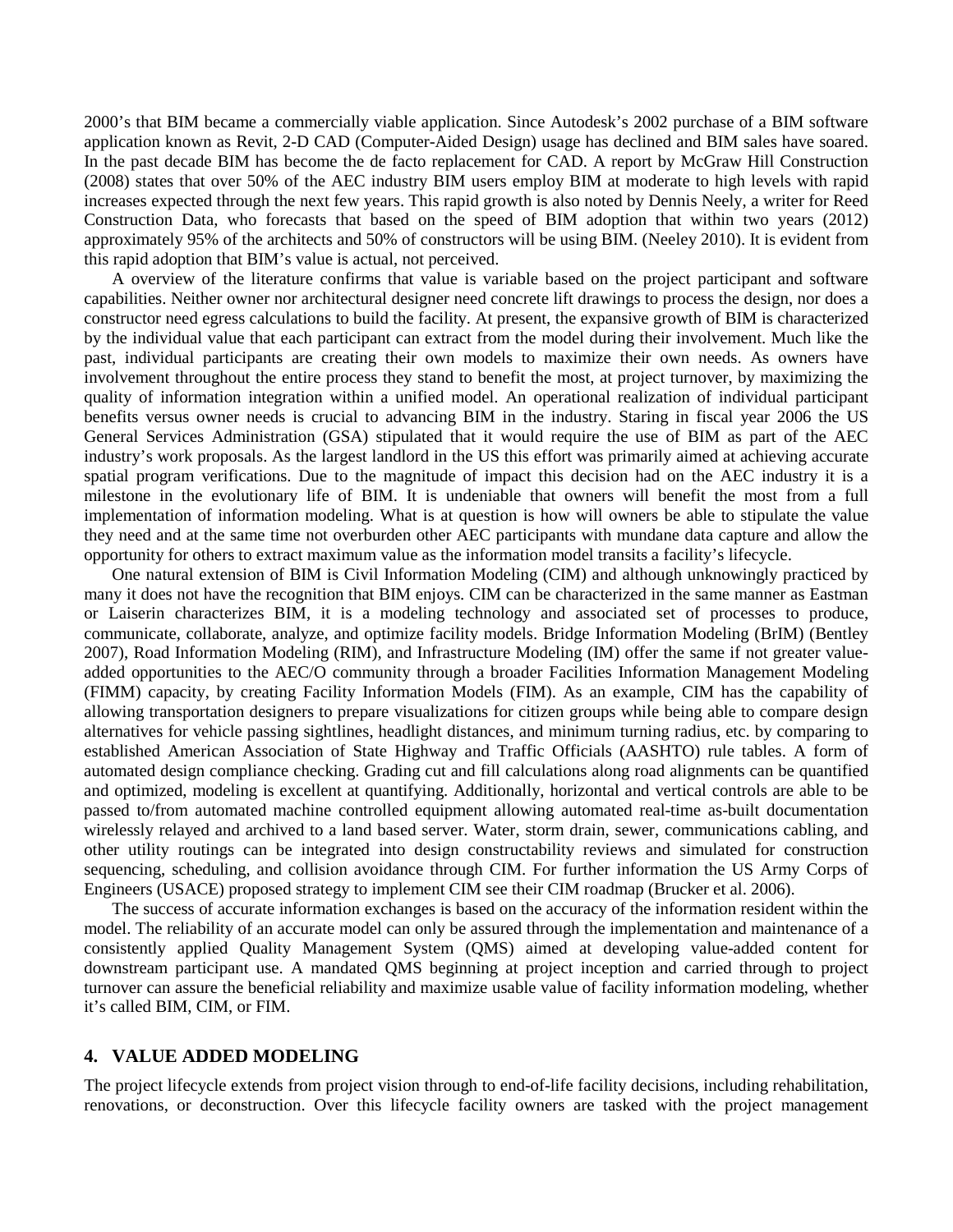functions of scope, cost, schedule, and quality. These are fundamental aspects and requirements of the US federal governments facility acquisition Project Management Plan (PMP) (US Army Corps of Engineers 2006). These are initiated during the project visioning sessions, and follow throughout the project lifecycle including pre-design, design, procurement, construction, operation, and end-of-life. In order to achieve the objectives of formally managing the process BIM, CIM, or FIM necessitate a process to coordinate and deliver maximum value throughout the process. There is considerable work being done on BIM IT, primarily aimed at improved interoperability and data use across project lifecycle, notable recent articles press this effort to by aiming at developing specifications criteria for software content exchanges as a proposed national BIM standard (Eastman et al. 2010) and granulating work task identification for productivity in object manipulation (Lucas et al. 2010). Efforts are being expended to craft a software solution that minimizes redundant entry and allows a transparent data exchange in a query capable and manipulative manner.

Though these efforts are necessary, work is also required to develop a human processes environment that allows humans some capacity to decide what information is needed and to extract that information from current (previous) models in a manner usable to the differing party. This is necessary even to the point of having to 'redraw' the information with another software application. For example a survey crew will need x, y, z coordinates in machine readable format. It is currently simpler, less time consuming, and more reliable to remodel the information than attempting to extract this information from current design models. Different people need information in different formats and producing the needed information should lie with those producing the work. Structural designers do not produce electrical designs and consulting designers may lack the knowledgeable to design for constructability, or they lack the construction sequence knowledge to develop the exact granularity required for a constructor's particular 4D simulation.

In a QM environment a quality system would establish a structure for model enrichment from inception to end-of-life, including quality control and assurance processes. This model would be transformative in content and layered (integrated) as lifecycle BIM to develop a lean (waste free) model that meets downstream customer needs without burdensome content, hence one of the pushes for Integrated Project Delivery (IPD). If IFC structure can be incorporated into the software to let designers meet their needs, and constructor's to use the model without a redraw, fabricator's to meet their needs, and operator's theirs then so much the better, but the expertise rules needed to anticipate client side needs seems extensive and improbable.

## **5. FACILITY INFORMATION MODEL QUALITY MANAGEMENT**

In delivering a facility to an owner/occupant, quality is a measure of the product delivered and is the system by which the quality is assured. This is consistent with Ashford's (1989) identification of the major function of quality insistence, to assure that a product is acceptable to the market and is the mechanism by which value is returned for the compensation paid with a goal of maximizing the quality of the goods or service . In design and construction much like other enterprises the customer supply chain extends vertically and horizontally, from owner to designer, to constructor, to supplier, fabricator, installer, operator, and to user. QM of this supply chain must rely primarily on the producer of goods, the FIM producer in this instance. Much like a built facility FIM's are the resultant of numerous information suppliers working in an open exchange system to accurately supply digital information to downstream customers. This can be reports, drawings, pictures, product data, geometry, etc.

## **5.1 Design and construction quality management**

From a design documentation perspective, including Design-Build, all US federal projects utilize a server-based tool known as Design Review and Checking System (DrChecks) to capture and evaluate the process of facility design, bid-ability, constructability, and operability. DrChecks acts as a single point of integrated design quality management (DQM) allowing access by project managers, reviewers, customers, designers, lessons-learned points of contact, and administrators for project review comments, and integration back into the design documents as project revisions. The four objectives of DrChecks are similar to what is being touted as the integrated opportunities available within BIM; 1) improved project quality, 2) reduced construction change orders, 3) a large life-cycle return, and 4) improved user satisfaction and facility usefulness. All are functions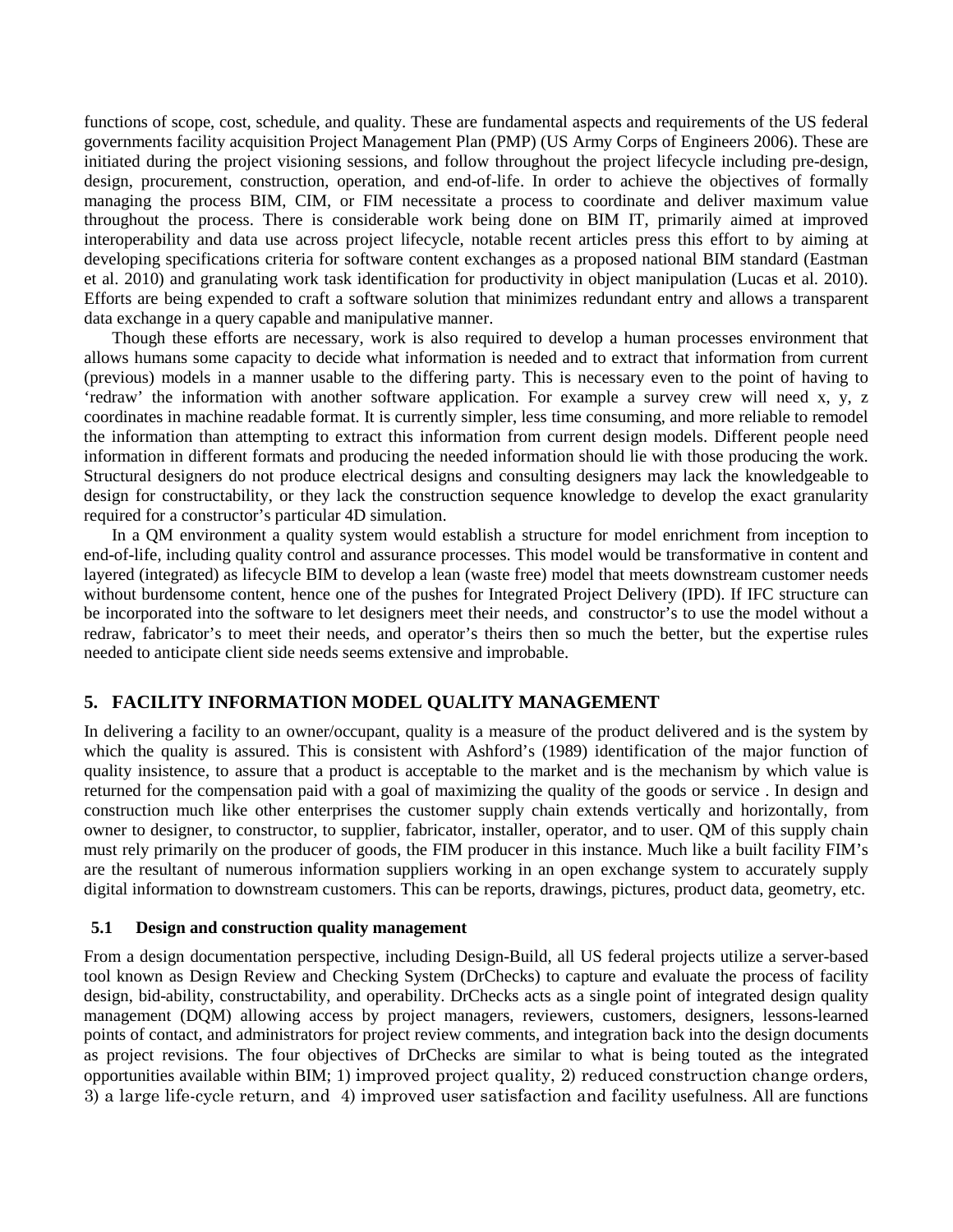of a QMS. In fact DrChecks was recognized by the Office of the US Secretary of Defense, Quality Management as a "Quality Management Best Practice" in 1999 (East et al. 2001). Since 1999 it has become the standard design review mechanism for all US federal projects.

At the inception of an AEC project the US Army Corps of Engineers Quality Management System (USACE QMS) requires development of a quality assurance (QA) plan as part of the USACE PMP. The intent is to maximize customer satisfaction and maintain continuous improvement. The US federal government requires construction contractor's to establish and demonstrate an extensive QMS that administers the project on a daily basis and is responsible for meeting project closeout requirements. The constructor's QM team must address and comply with submittal requirements in the following major categorical areas.

- Pre-construction submittals
- Shop drawings
- Product data
- Samples
- Design data
- Certificates
- Manufacturer's instructions
- Manufacturer's field reports
- Operation and maintenance manuals
- Close out submittals

• Test reports.

The constructer's QM personnel are responsible for approximately 45 discrete categories of information exchanges (not including daily information exchanges) from among these eleven submittal areas. It becomes natural to identify information modeling as a logical addition to the QMS. At present this on-site management of exchanged information is aided by an owner furnished server-based Quality Control System (QCS) system. Within this system all the pertinent information regarding product data, shop drawings, structural and life safety inspections, material compliance certificates, warranties, etc. are uploaded and stored. Final CAD as-built drawings are the single exception to the required server-based final deliverables. These are are usually required to be completed by the designer and submitted on CD-ROM (US Department of Defense (a) 2010). The addition of a FIM QM specification is a logical extension (or replacement) of the current CAD QM specification with an accurate as-built model submitted to the owner/operator.

#### **5.2 Transformative strategy for implementing Facilities Information Modeling**

Without a defined output model each user will simply adapt and extract from the (current) model what's of value for producing their scope of work. A user may enrich the model with usable downstream information in the process, or they may recreate the model but not pass the information back into a singular integrated end model. There are no requirements to put it all together in a model at the end. The ultimate endgame for an information model may not look like what some perceive. Facility geometry may be accessible in a no-cost graphical output application (e.g., Solibri Model Viewer) while operating and maintenance (O&M) manuals are accessed using text based reader application (e.g., PDF reader). A current prototype model being proposed for US government facilities is Construction Operations Building Information Exchange (COBIE). COBIE is IFC friendly but functions within desktop software applications (spreadsheets, digital images, and PDF's). COBIE identifies the contents deliverables for information exchanges during design, construction, commissioning, and closeout and archives them in a spreadsheet. COBIE is a perfect example of a multimedia based BIM that is delivered at the conclusion of the construction phase (East et al. 2010).

Recent developments by the BuildingSMART Alliance attempts to identify Information Delivery Manuals (IDM) and Model View Definitions (MVD) as exchange links among the customer supply chain and the BIM. The IDM is intended to presented in a non-technical language and perspective of the professional participant while MVD in an IFC nomenclature that speaks to the software (BuildingSMART 2008). What remains absent is insight into how an owner can specify the needed model inputs to effect a maximizing of the FIM output. It still sounds like computer speak to the author.

One approach toward an industry language user defined model structure is to identify the commonly described informational transactions that eventuate during a project's lifecycle. Table 1 begins such a strategy. Currently broad QM requirements from USACE and GSA quality guidelines are identified in Table 1 using industry standard English. The information is presented as a matrix for linking contemporary QCS information transactions with potential FIM capabilities that could be transformed within a FIM QMS. It identifies and maps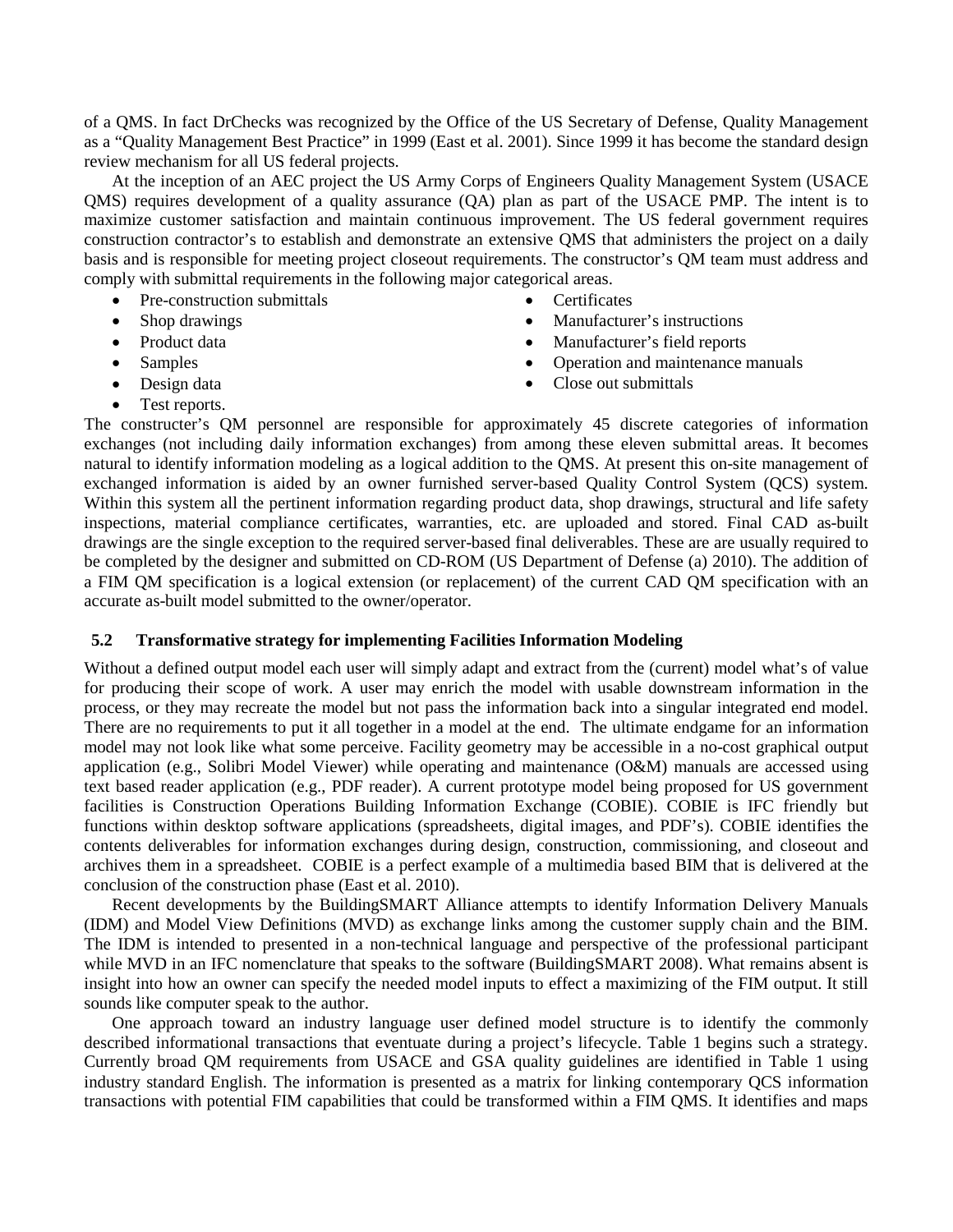current QM deliverables to proposed FIM capabilities. The mapping addresses who produces, supplies, and consumes information and draws on a similar information deliverable strategy from East, et al. (2010).

|                                        | Table 1 - Model Linked QM Output<br>Strategy |                               |                |                                                                                 |                       |                     |                                                   |                                |
|----------------------------------------|----------------------------------------------|-------------------------------|----------------|---------------------------------------------------------------------------------|-----------------------|---------------------|---------------------------------------------------|--------------------------------|
|                                        |                                              | In process QM<br>verification |                | O=Owner; D=Designer;<br>C=Constructor; S=Supplier;<br>F=Fabricator; Op=Operator |                       |                     | TR=Transitory<br>TF=Transformative<br>P=Permanent | D=Discard-able<br>I=Integrated |
| Phase/Scope                            |                                              | QM<br>Required                | FIM<br>Capable | Produce                                                                         | Supply                | Consume             | Info Type                                         | Final model<br>integration     |
|                                        | <b>Project Conception</b>                    |                               |                |                                                                                 |                       |                     |                                                   |                                |
| $\bullet$                              | Visioning                                    |                               |                | $\mathcal{O}$                                                                   | $\mathbf{O}$          | D                   | TF                                                | D                              |
| $\bullet$                              | Space programming                            | ✓                             | $\checkmark$   | $\mathbf D$                                                                     | D                     | $\overline{D}$      | TF                                                | D                              |
| $\bullet$                              | Space Analysis                               | $\checkmark$                  | ✓              | $\mathbf D$                                                                     | $\mathbf D$           | D, O                | TF                                                | $\mathbf D$                    |
| $\bullet$                              | Estimate                                     | ✓                             | $\checkmark$   | $\overline{D}$                                                                  | D                     | $\mathbf O$         | <b>TR</b>                                         | $\mathbf D$                    |
| $\bullet$                              | Schedule                                     | ✓                             |                | $\mathbf D$                                                                     | D                     | $\mathbf O$         | ${\rm TR}$                                        | $\mathbf D$                    |
| Design & Construction<br>Documentation |                                              | ✓                             | $\checkmark$   | D                                                                               | D                     | $\mathsf{C}$        | ${\bf P}$                                         | I                              |
| $\bullet$                              | Spatial layout                               | $\checkmark$                  | $\checkmark$   |                                                                                 |                       | $\mathbf C$         |                                                   | $\mathbf{I}$                   |
| $\bullet$                              | Geometry<br>Visualization                    |                               |                | D<br>$\mathbf D$                                                                | D<br>D                | O, C                | ${\bf P}$<br>${\bf P}$                            |                                |
| $\bullet$<br>$\bullet$                 |                                              |                               |                |                                                                                 |                       |                     |                                                   |                                |
|                                        | Computations<br>•Structural                  | ✓                             | ✓              | D                                                                               | D                     | $\mathbf D$         | ${\bf P}$                                         | I                              |
|                                        | •Energy                                      | ✓                             | $\checkmark$   | D                                                                               | D                     | D, Op               | ${\bf P}$                                         | $\mathbf I$                    |
|                                        | •Life safety                                 | ✓                             | $\checkmark$   | $\mathbf D$                                                                     | ${\rm D}$             | $\mathbf D$         | ${\bf P}$                                         | I                              |
|                                        | ·Sustainability                              | $\checkmark$                  | ✓              | D                                                                               | D                     | D                   | $\overline{P}$                                    | $\bf I$                        |
| $\bullet$                              | Product specifications                       | $\checkmark$                  | $\checkmark$   | $\mathbf D$                                                                     | D                     | C, S, F             | $\mathbf{P}$                                      | $\mathbf I$                    |
|                                        |                                              |                               |                |                                                                                 |                       |                     |                                                   |                                |
|                                        | Procurement                                  |                               |                |                                                                                 |                       |                     |                                                   |                                |
| $\bullet$                              | Quantities                                   |                               | $\checkmark$   | $\mathbf D$                                                                     | $\mathbf D$           | C, S                | <b>TR</b>                                         | $\mathbf D$                    |
| $\bullet$                              | Cost estimate                                |                               |                | C                                                                               | $\mathbf C$           | $\mathcal{O}$       | TF                                                | D                              |
| $\bullet$                              | Work packages                                | ✓                             | ✓              | $\mathsf{C}$                                                                    | $\overline{C}$        | $\overline{C}$      | <b>TR</b>                                         | D                              |
| $\bullet$                              | Subcontractors                               | ✓                             | $\checkmark$   | $\overline{C}$                                                                  | $\overline{C}$        | $\mathbf C$         | ${\bf P}$                                         |                                |
| $\bullet$                              | Suppliers                                    | ✓                             | ✓              | $\mathbf S$                                                                     | S                     | $\mathsf{C}$        | $\mathbf{P}$                                      |                                |
| $\bullet$                              | Schedule                                     |                               |                | $\mathsf{C}$                                                                    | $\mathsf{C}$          | $\mathsf{C}$        | TR                                                | D                              |
| $\bullet$                              | Owner furnished items                        | ✓                             | $\checkmark$   | $\overline{O}$                                                                  | $\overline{O}$        | $\overline{C}$      | <b>TR</b>                                         | D                              |
|                                        |                                              |                               |                |                                                                                 |                       |                     |                                                   |                                |
|                                        | Construction                                 | ✓                             | $\checkmark$   |                                                                                 |                       |                     |                                                   |                                |
| $\bullet$                              | Geometry control                             | ✓                             | $\checkmark$   | D<br>$\mathbf D$                                                                | D<br>$\mathbf D$      | $\mathsf{C}$        | TF<br>${\bf P}$                                   | I<br>$\mathbf I$               |
| $\bullet$                              | Spatial layout                               | ✓                             | $\checkmark$   | $\overline{C}$                                                                  | $\overline{C}$        | D, O<br>$\mathbf C$ | $\overline{\text{TF}}$                            |                                |
| $\bullet$                              | Survey<br>Shop/Fab drawings                  | $\checkmark$                  | $\checkmark$   | C, S, F                                                                         | C, S, F               | $\overline{C, F}$   | <b>TF</b>                                         | I<br>$\mathbf I$               |
| $\bullet$<br>$\bullet$                 | Product specs                                | ✓                             | $\checkmark$   | D                                                                               | $\mathbf D$           | C, S, F             | $\mathbf{P}$                                      | I                              |
| $\bullet$                              | Inspection                                   | ✓                             | $\checkmark$   | C, S, F                                                                         | C, S, F               | C, O                | TR                                                | D                              |
| $\bullet$                              | Warranty                                     | ✓                             | $\checkmark$   | $\mathsf{C}$                                                                    | C, S, F               | C, O                | TR                                                | $\bf I$                        |
|                                        | Cost report                                  |                               |                | $\overline{C}$                                                                  | ${\bf C}$             | $\overline{C}$      | $\overline{\text{TR}}$                            | ${\rm D}$                      |
| $\bullet$                              | Change control                               | ✓                             | $\checkmark$   | $\overline{C}$                                                                  | $\overline{C}$        | $\overline{C, O}$   | TR                                                | D                              |
| $\bullet$                              | Schedule                                     |                               |                | ${\bf C}$                                                                       | ${\bf C}$             | C, S, F             | TRD                                               |                                |
| $\bullet$                              | Commissioning                                | $\checkmark$                  | $\checkmark$   | $\mathbf C$                                                                     | $\mathbf C$           | O, Op               | TR                                                | $\mathbf{P}$                   |
|                                        |                                              |                               |                |                                                                                 |                       |                     |                                                   |                                |
|                                        | <b>Facility Management</b>                   |                               |                |                                                                                 |                       |                     |                                                   |                                |
| $\bullet$                              | Spatial layout                               | ✓                             | $\checkmark$   | $\mathbf D$                                                                     | $\mathbf C$           | $\mathbf C$         | $\ensuremath{\mathsf{T}}\ensuremath{\mathsf{F}}$  | $\bf{I}$                       |
| $\bullet$                              | Operation manuals                            | ✓                             | $\checkmark$   | $\overline{C}$                                                                  | C, S                  | O, Op               | $\, {\bf P}$                                      | $\mathbf I$                    |
| $\bullet$                              | Maintenance instructions                     | ✓                             | ✓              | C, S                                                                            | C, S                  | O, Op               | $\, {\bf P}$                                      | I                              |
| $\bullet$                              | Energy management                            | $\checkmark$                  | $\checkmark$   | C, S                                                                            | C, S                  | O, Op               | $\overline{P}$                                    | $\bf{I}$                       |
| $\bullet$                              | Test & balance report                        | $\checkmark$                  |                | $\overline{C}$                                                                  | ${\bf C}$             | O, Op               | ${\rm TR}$                                        | $\bf I$                        |
| $\bullet$                              | As-built documentation                       | ✓                             | $\checkmark$   | C, D                                                                            | $\mathbf C$           | O, Op               | P                                                 | $\bf{I}$                       |
|                                        |                                              |                               |                |                                                                                 |                       |                     |                                                   |                                |
|                                        | End of Life                                  |                               | $\checkmark$   |                                                                                 |                       |                     | $\, {\bf P}$                                      |                                |
| $\bullet$                              | As-built documentation                       |                               | $\checkmark$   | C, O<br>D, C, S                                                                 | O, Op<br>$\mathbf{O}$ | D, C, O<br>D, C, O  | $\overline{P}$                                    | $\bf{I}$<br>$\mathbf I$        |
| $\bullet$                              | Product specifications                       |                               |                |                                                                                 |                       |                     |                                                   |                                |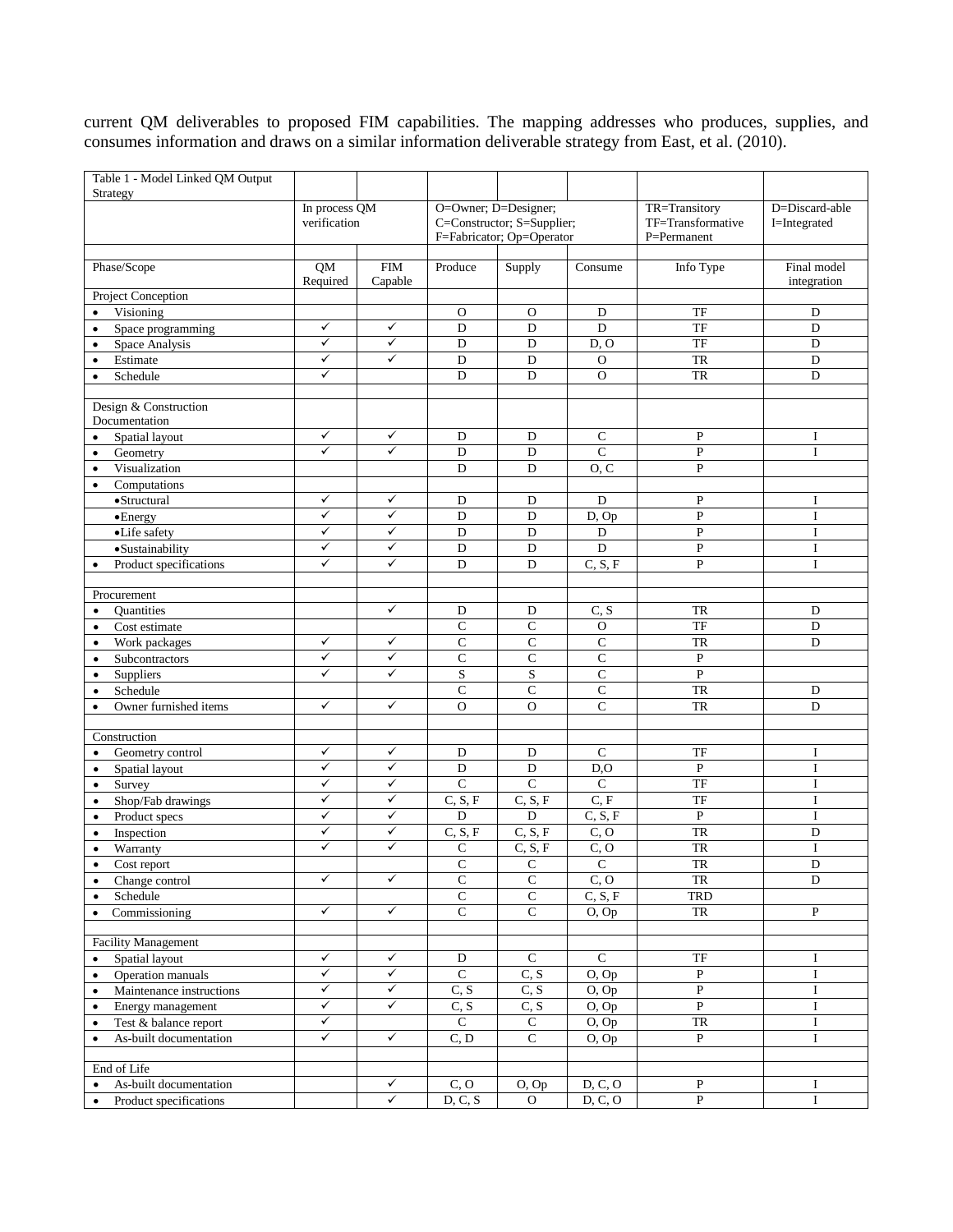Additional fields are provided to initiate discussions on the permanency of information. The implementer's of information modeling must remain aware of the balance required between information exchange and information overload to maximize the integrated model's benefits. Eppler and Mengis's (2004) study on information overload notes from a review of the literature that difficulties in identifying relevant information and subsequently selecting usable information leads to increased time in separating detail from overall perspectives and results in delayed and inaccurate decision-making when information supply exceeds the process capacity of an individual. By simply placing all available information in a FIM the industry runs the rise of information overload.

A critical aspect of Table 1 is the use of industry friendly AEC nomenclature that is illustrative of common information transactions. By piggybacking on current FIM information transactions an opportunity exists for information mapping within a FIM that can work toward greater industry engagement. An example of reading the table is to review as-built scope and from the table determine that; 1) as-builts are a current QM deliverable, 2) they are FIM capable, 3) they are produced by the constructor or designer from constructor supplied conditions, and consumed by owners and operators, and 4) they are permanently integrated into the model. Although Table 1 seems elementary, its focus is to demonstrate that existing QMS's are natural vehicles for extending FIM into the industry using a familiar language infrastructure. One advancement of the proposed matrix is a strategy to identify the defined deliverables of a QMS and map these to cross-over (similar to Table 1) from an industry vernacular language defining interim and end deliverables to an IFC schema, see Table 2 for an sample indication.

| Table 2: Examples of QCS deliverables to FIM Linkage |          |            |     |
|------------------------------------------------------|----------|------------|-----|
| Defined final project deliverables                   | OМ       | <b>FIM</b> | IFC |
|                                                      | Required | Capable    |     |
| Deficiency tracking.                                 |          |            |     |
| Design data calculations                             |          |            |     |
| Environmental protection plan                        |          |            |     |
| Features of work list                                |          |            |     |
| Final acceptance test                                |          |            |     |
| Final approved shop drawings                         |          |            |     |
| Final record as-built drawings/model                 |          |            |     |

This strategy would provide a lead in for owners to write an FIM enabled specification that can be used to replace current specifications for final project deliverables. Using a QM to implement adherence to the mapping would assure an accurate quality model upon project turnover. From the matrix, information producers can from their perspectives develop the most efficient and valued-added strategy to reuse the model where they can or recreate when advantageous.

## **6. CONCLUSION**

The key FIM business question facing the AEC/O industry is what strategies can be employed throughout the project process to coordinate and validate included and linked and facility information that is intended to be stored, exchanged, reused, and ultimately archived as it transits the project lifecycle. To repeat earlier points in the paper, different people need information in different formats and producing the needed information should lie with those producing the work therefore more academic and industry work is required to develop a human processes environment that allows humans the capacity to decide what information is required and to extract that information from current (previous) models in a manner usable to them even to the point of reproducing the information. Industry participants are inventive enough to recognize how value can be engaged and added during information exchanges and will develop FIM interfaces to meet owner needs and serve their competitiveness. Future work as identified may provide an more expressive mechanism to achieve an improved vocabulary for advancing FIM in current AEC/O practices. Currently the strategy in FIM documentation is no different than how CAD documentation has been handled since its inception in the early 1980's. Everyone is on their own, to seek out the information and if exchanged, to use it at their own risk (US Department of Defense (b) 2010). The author